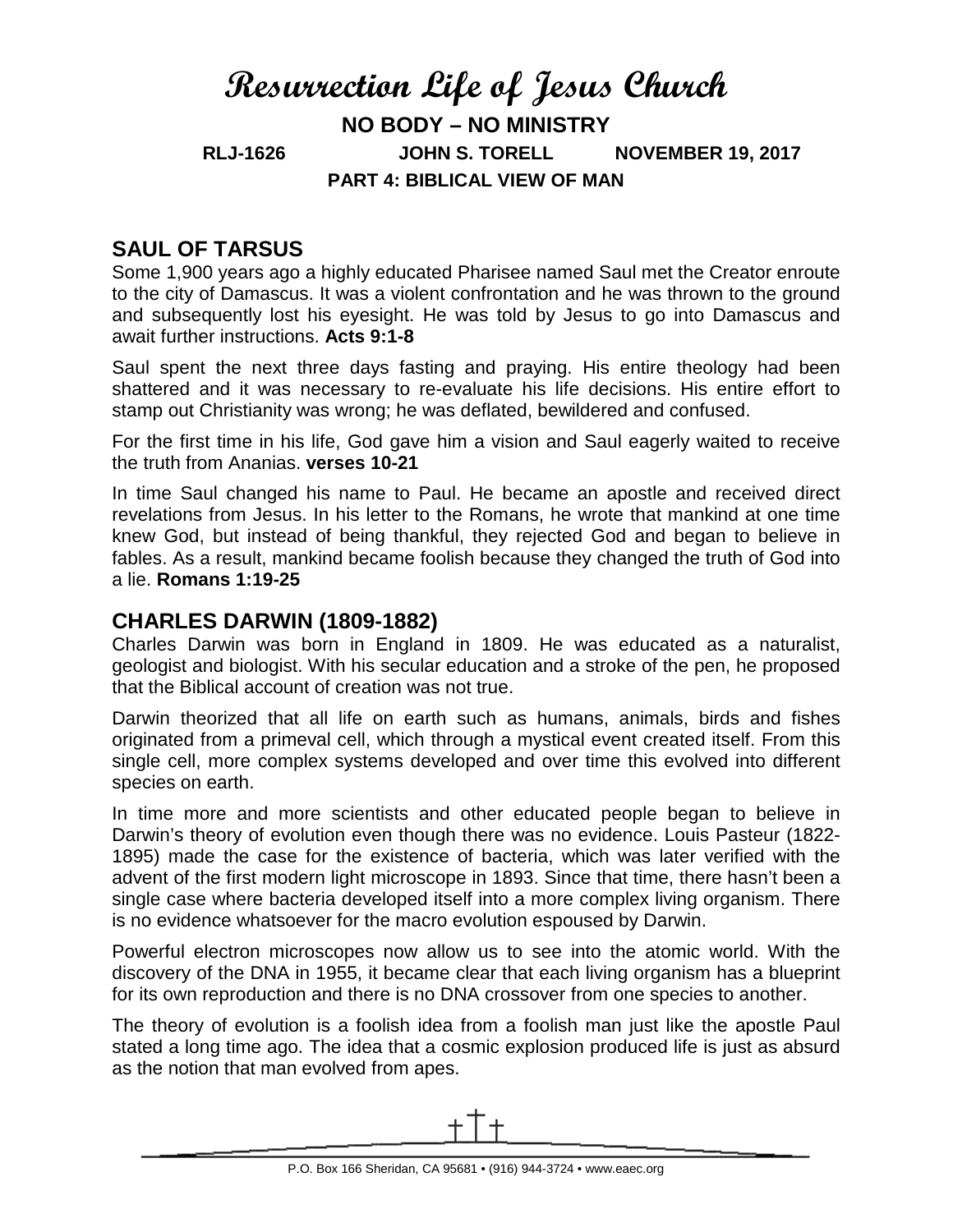Evolution is impossible and no true scientist can honestly hold to such a theory; however, to be politically correct, educators are pressured to conform and teach this asinine theory.

# **GOD OR DARWIN**

A true Christian simply cannot adhere to the teaching of evolution. It is the height of stupidity in God's eyes because it advocates the following:

- ❖ There is no God.
- $\div$  Man does not have a soul and spirit.
- $\div$  Mankind is merely an evolved animal.

I reject Darwin and his foolish theory of evolution because I believe in the creation account found in the Bible. **Genesis 1:26-27; 2:7; 20-25**

It requires just as much faith to believe in evolution as it does to believe in God. The dictionary defines faith as a "firm belief in something for which there is no proof." Therefore, the adherents of evolution are in reality are not zealots of science but a religion in which time solves everything.

### **THE BIBLICAL VIEW OF MAN**

The biblical view of man is that he has a physical body, soul and a spirit. **Hebrews 4:12**

The spirit of Adam died when he sinned and he was reduced to just a body and a soul. This is why Jesus stated that a person must be born again. **John 3:5-7**

A baby in the womb with a dead spirit has no knowledge of God. This is applicable to someone who has been born as well. An unsaved person will not seek salvation unless he is in tremendous distress or the Holy Spirit is drawing him. **1 Corinthians 2:10-16**

The physical body, also known as "the flesh," cannot inherit eternal life and must be left on earth when it dies. When a Christian (soul and spirit) moves to heaven, the physical body is left behind to decay in an earthly grave. **1 Corinthians 15:50-58**

# **THE PHYSICAL BODY IS A VEHICLE**

God has a spiritual law which states that a human soul can only exist on earth if it is attached to a physical body. **Hebrews 9:27**

The human body is a living miracle. It is controlled by a computer made from protein (the brain). The brain stem is an extension of the brain and be likened to an automatic control center. All the messages to and from the brain via electric impulses are routed through the brain stem, which also controls the breathing, swallowing, heart rate, blood pressure, consciousness and sleep.

The physical body has an elaborate endocrine system consisting of a number of glands which are controlled by the brain through electrical impulses. These glands in turn produce hormones (chemical substances), which drive a number of systems in the body such as digesting food, cleansing the blood, cooling the body (sweating) and keeping the reproductive organs functioning properly. Hormones are also used to prepare a person for fight or flight, giving an extra boost of energy in an emergency.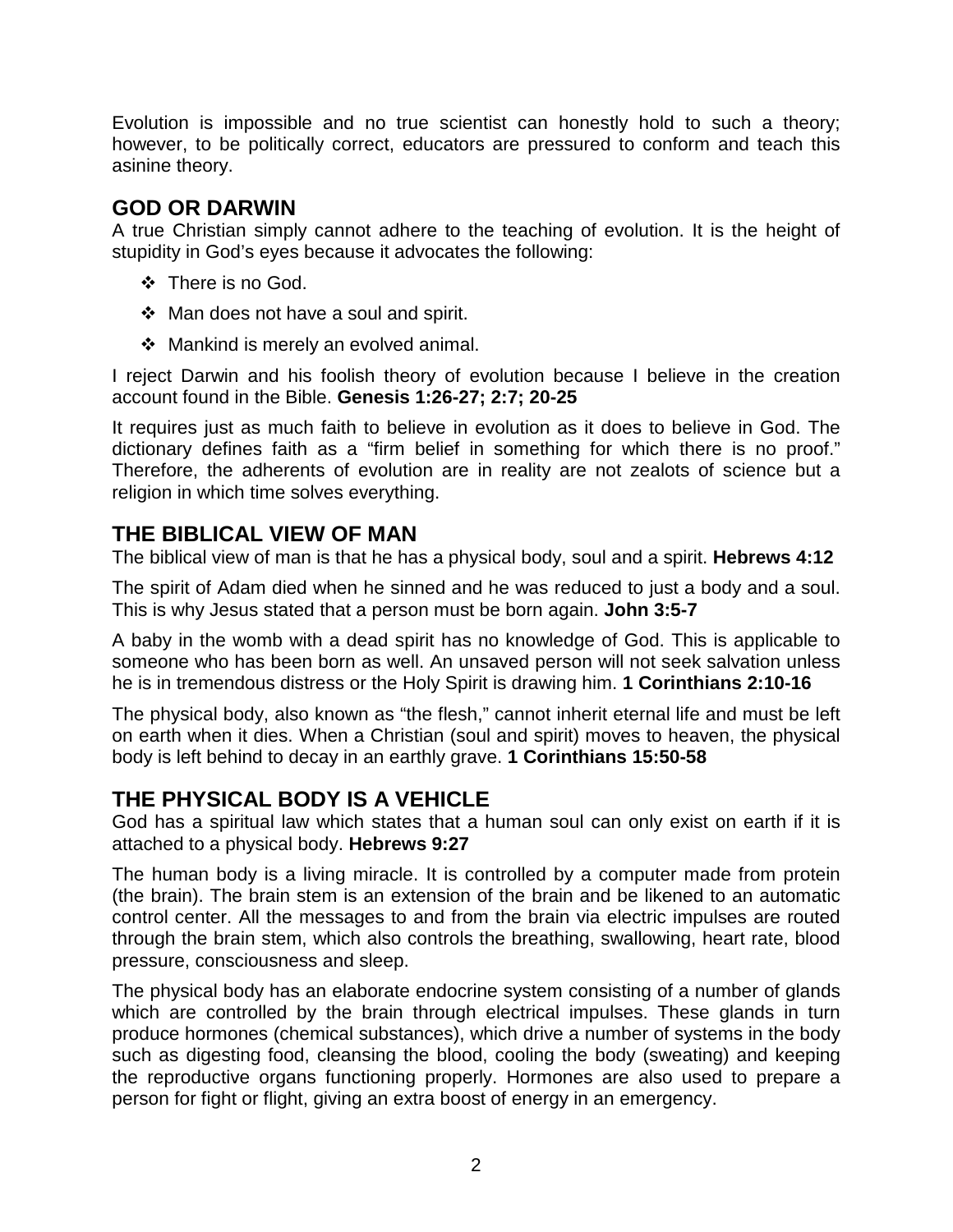The physical body comes with certain standard equipment:

- 1. Two high powered color cameras, capable of seeing two dimensionally.
- 2. Smell locator
- 3. Two hearing devices that makes sound heard in stereo.
- 4. A tasting device
- 5. Sensors by the millions encompassing the entire skill structure of the body.

The physical body is designed and built to run itself. It is up to the soul of a man to feed the body, provide it with water, empty out the waste, and maintain the body according to the instructions given in the Bible.

When the soul is saved, happy and content, the physical body will work flawlessly according to the design of our Creator, Jesus Christ. **Proverbs 14:30; 15:30; 16:24; 17:22**

### **THE SOUL**

The soul is the real you. It consists of a soul body, which is just as solid in the spirit world as your physical body is to anything on earth.

The physical body is merely a replica of the soul body. The soul brain exists just like the physical brain but it comes in two parts: the conscious part and a subconscious part. We can know this by examining the following passages that describes human souls in heaven. **Revelation 6:9-11; 7:9-17; 19:1-9**

All your emotions, intelligence, talents, skills and personality are located in the soul brain. **Exodus 31:1-6; 35:30-35; Matthew 15:15-20**

Mankind thinks with the soul brain, which sends signals to the physical brain, which in turn makes it possible for you to see, hear, smell, speak, touch and project yourself in the physical world.

A car by itself does not have a personality; it takes on the behavior of the driver. A car will be judged by its driver. In much the same way, the soul controls the body.

The human brain is the computer used by the soul brain to control the body and process information from its surroundings. Right now my soul brain and my born again spirit are directing the physical brain what to write.

The physical brain dies with the physical body. If my physical brain were the true me, I would cease to exist the moment my physical body died. **Matthew 10:28**

# **THE SPIRIT OF MAN**

There is an independent part of the soul brain which the Bible calls "the spirit." People who are not born again are able to think, talk and live out their lives even though they have a dead spirit. **Ephesians 2:1-5**

When God created Adam and Eve, they were created in the image of God (triune). **Genesis 1:27**